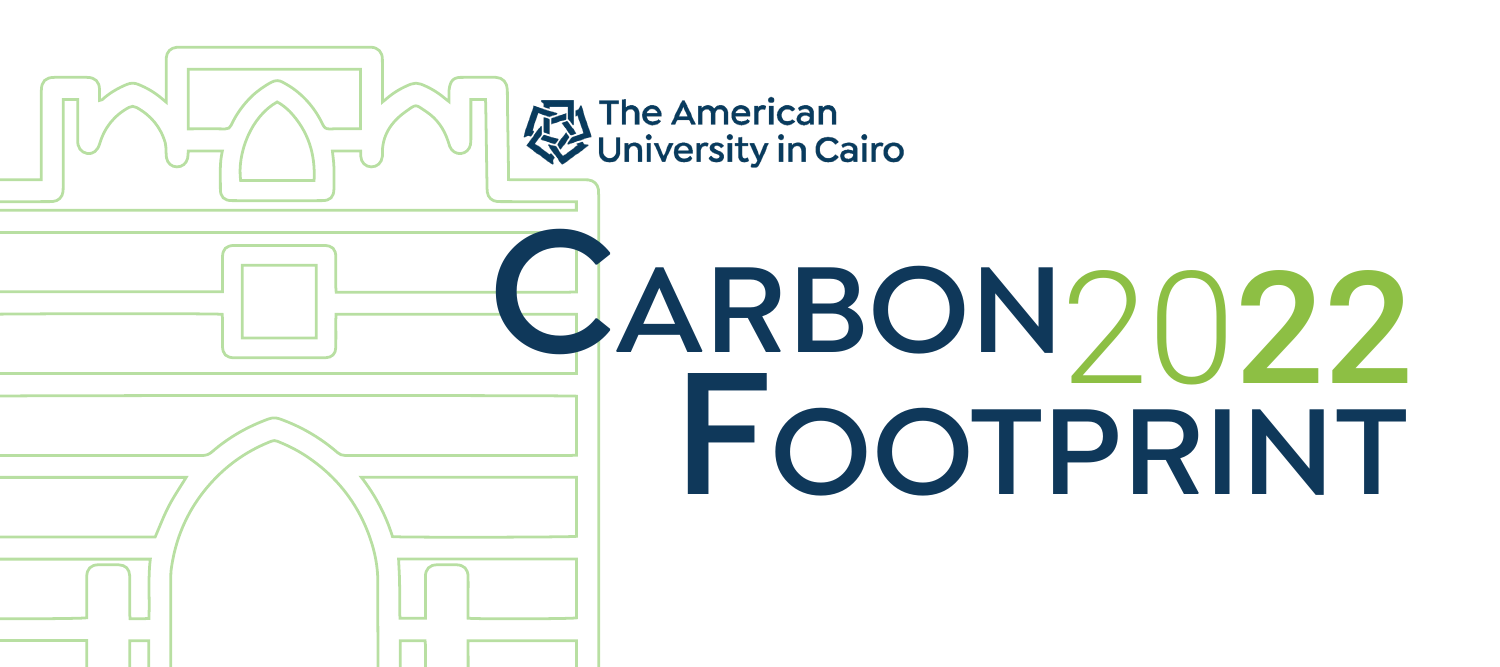WHAT IS A **CARBON** FOOTPRINT? The carbon footprint is a tool to assess the impact of an organization or activity on the environment by measuring the amount of greenhouse gases – the main contributor to global warming – emitted into the atmosphere each year.

At AUC, the three main contributors to Greenhouse Gas emissions include: heating, ventilation, and air conditioning (HVAC) and domestic hot water, transportation, and electricity for lighting and other equipment (Non-HVAC). Other minor contributors are emissions from: refrigerants, paper use, water supply, solid waste disposal, natural gas for domestic and lab use, and fertilizers.

The University's carbon footprint estimates the quantities of greenhouse gases emitted into the atmosphere as a result of its operations, such as providing water and electricity needed for faculty, staff, and student utilization on campus. The carbon footprint is expressed in Metric Tons of Carbon Dioxide equivalent (MT CO<sub>2</sub>e).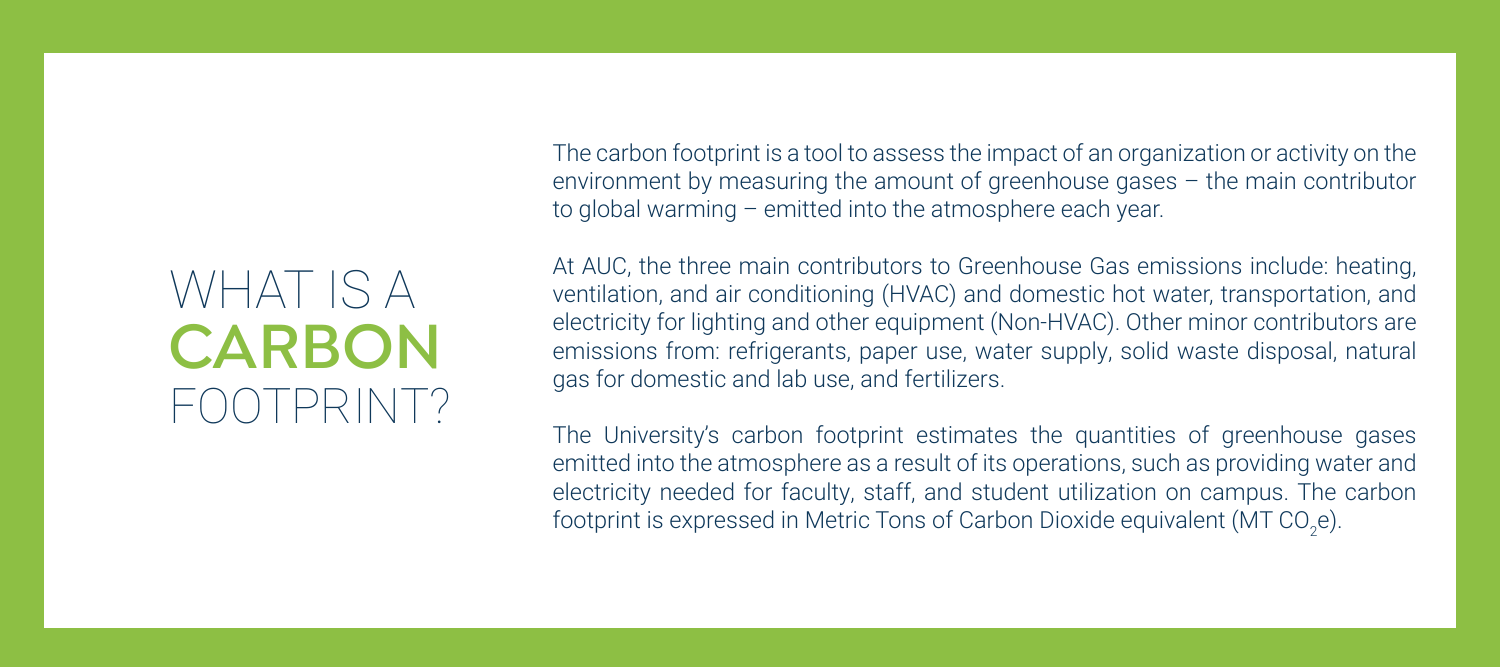**AUC's Carbon Footprint Academic Year (AY) 2021 (September 1, 2020 - August 31, 2021)** 

 $26%$ 

 $11%$ 

Transportation

# CARBON FOOTPRINT 25,678.3 MT CO<sub>2</sub>e **AUC'S AY 2021**

55%

For more detailed information regarding the University's carbon footprint, please see the Office of Sustainability's webpage for all previous reports.

 $2.96$ Natura Gas

%

1%

**Paper Use** 

olid Wast

**Vater Suppl** 

 $2.96$ 

**Refrigerants**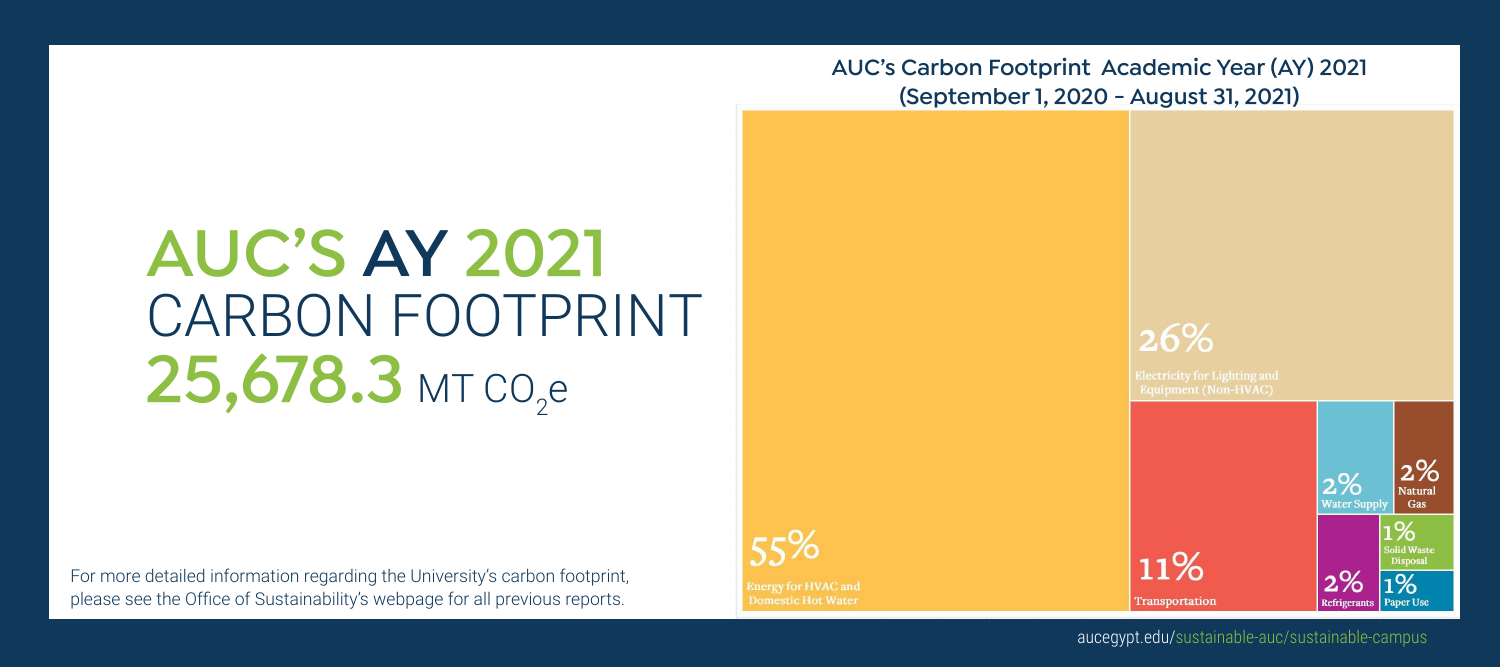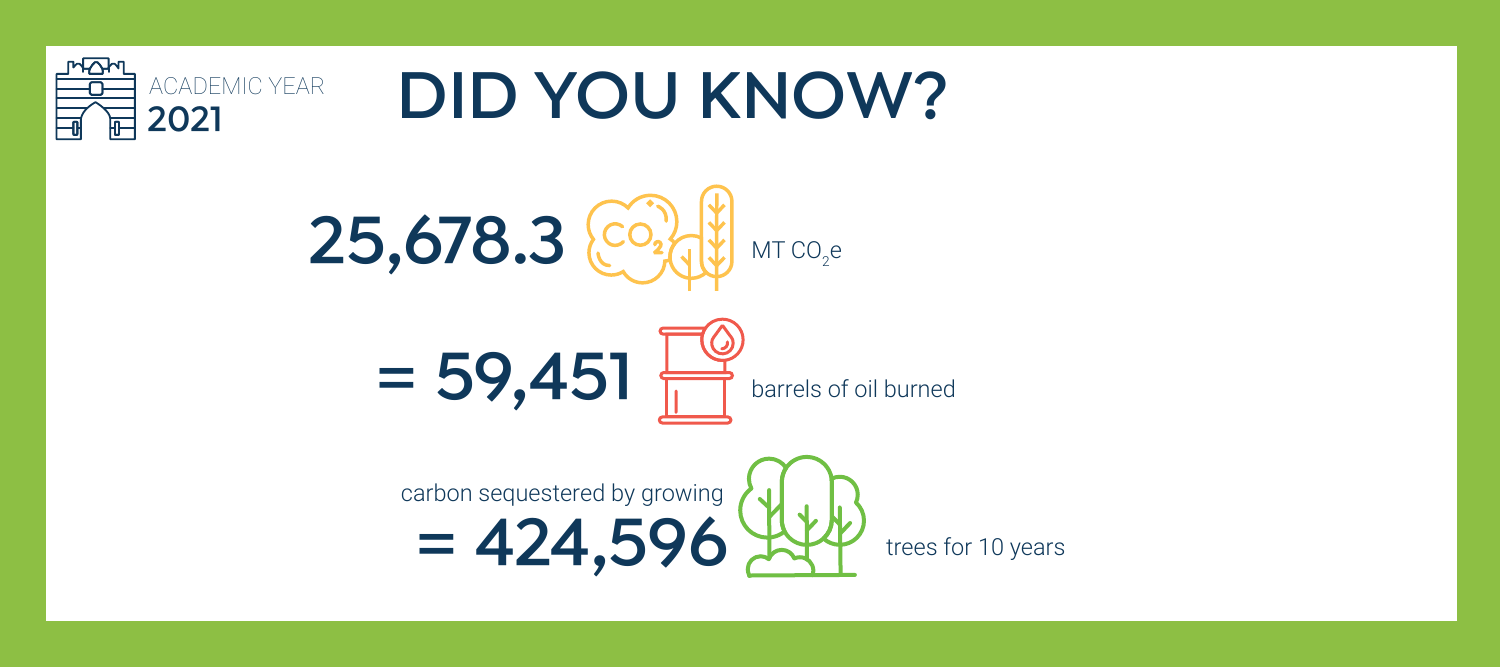## **BREAKING DOWN AUC'S CARBON FOOTPRINT**







**1,360** metric tons



Non-HVAC Emissions from commuting to campus by private car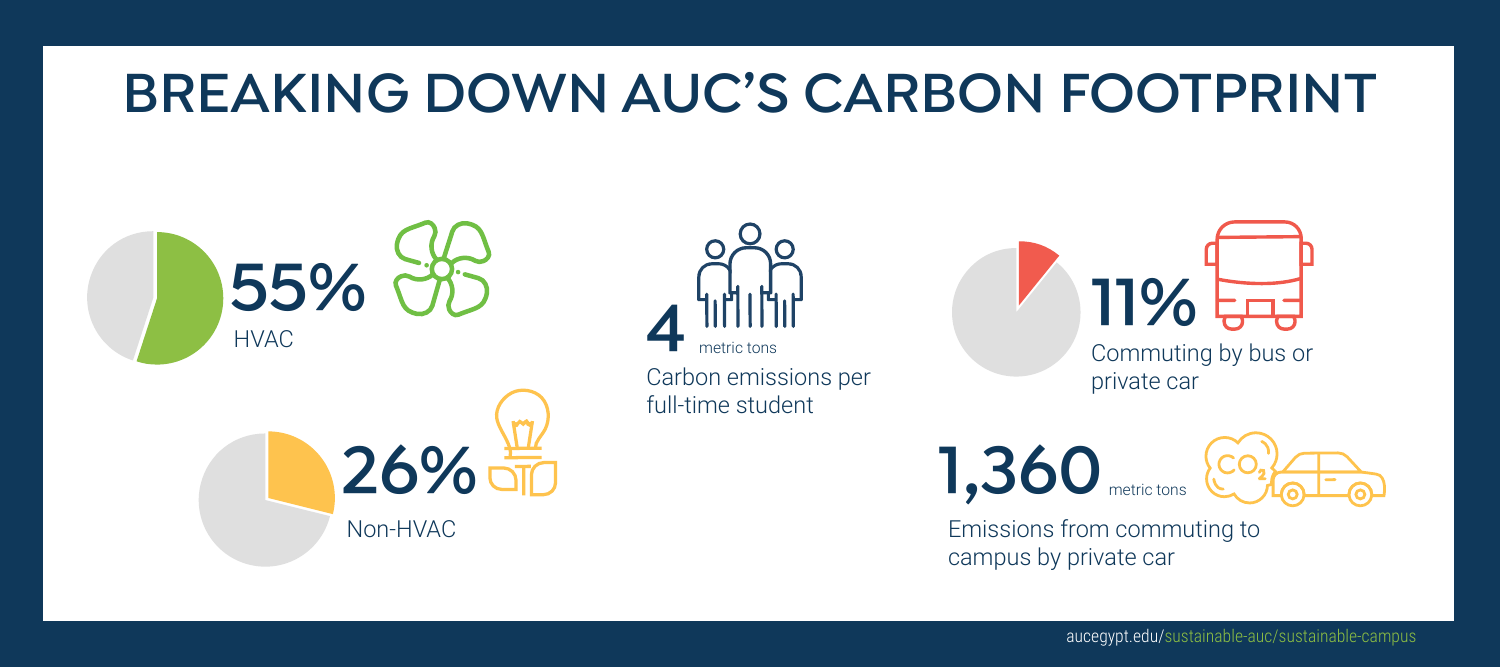### **Looking to the Future**

AUC reduced its carbon footprint by about  $8,550$  MT CO<sub>2</sub>e this year. The novel coronavirus (COVID-19) has caused observable changes in AUC's emissions. In the coming years, the challenge will be to continue our efforts to curb AUC's emissions while also prioritizing our community's health and well-being. What can we do?

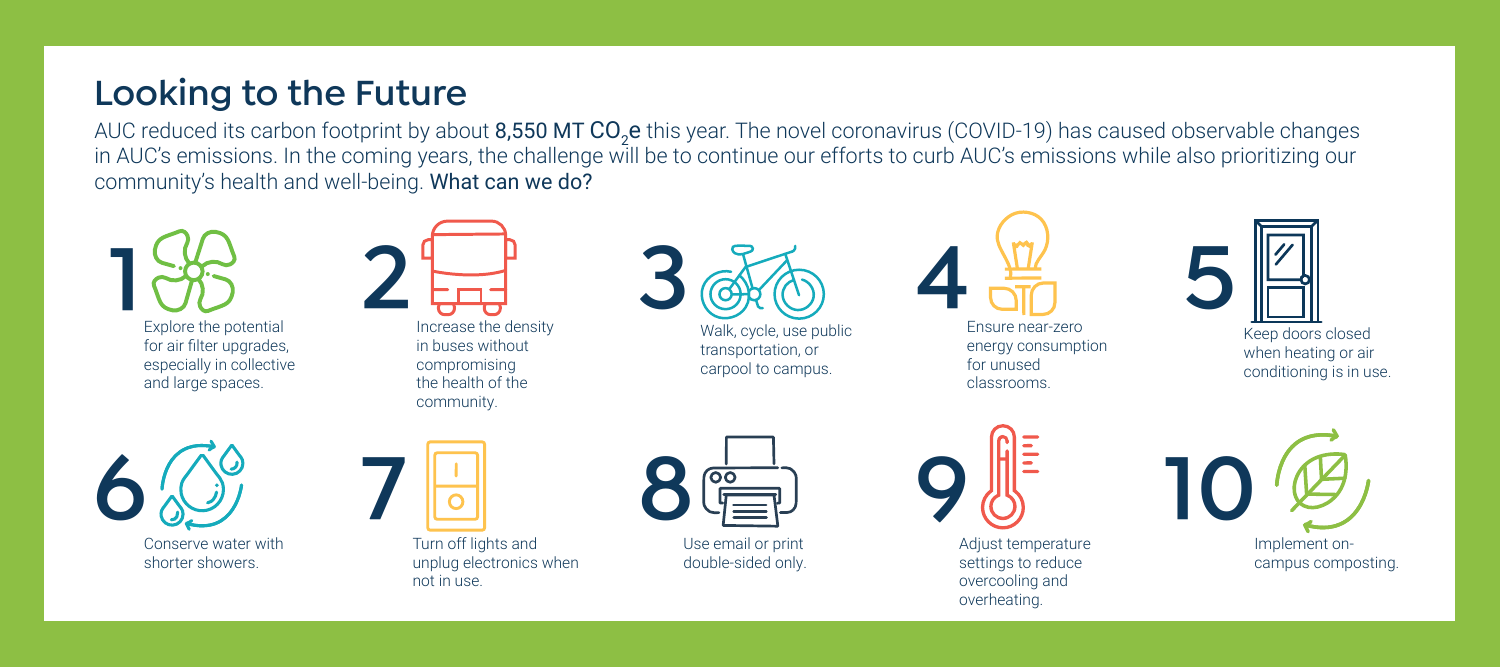#### Message from the Sustainability Director

Dear AUC Community,

.

Each year, we can see just how much impact we as students, educators, and AUC community members have on our environment.The coronavirus (COVID-19) pandemic has impacted every faucet of our daily lives here at AUC, leading to observable decreases in the University's emissions. For the past year, our community has shown resilience and strength as we have altered all of our normal campus operations to accommodate the changes brought by COVID-19.

Today, with the publication the University's carbon footprint data for the tenth consecutive year, we are proud to continue our tradition of developing, implementing, testing, and assessing workable solutions to the new challenges brought by the pandemic and those that affect sustainable development in Egypt's special environment.

In all we do here at AUC, we always strive to aim higher and do better. As we take pride in our achievements, let's approach the future with a renewed commitment to reducing our environmental impact and protecting our planet for the benefit of all its inhabitants

 Yasmin Mansour Director, Sustainability The American University in Cairo